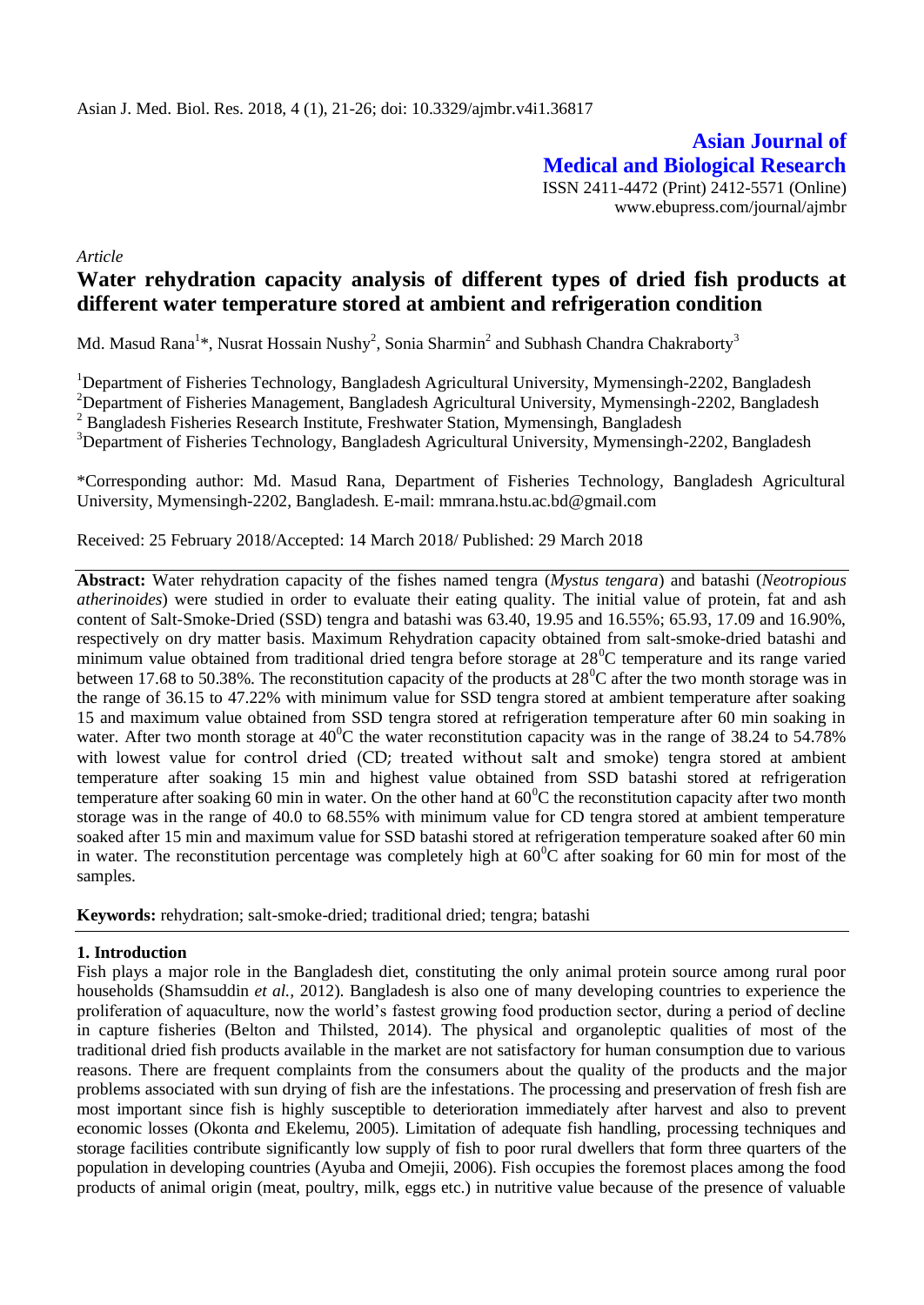proteins, lipids, vitamins and various kinds of mineral substances. Spoilage of fish begins as soon after the fish dies. Spoilage is the result of a series of complicated changes brought about in the dead fish mainly by enzymes and bacteria. These changes ultimately result in the organoleptic, chemical and biochemical change in fish. These changes can be reduced by using proper preservation method. The present investigation reports the proximate composition and determination of water reconstitution properties of salt-smoke-dried, control dried and traditional dried products prepared from tengra and batashi which gives clear idea about the eating quality of this product.

## **2. Materials and Methods**

Moisture absorbed by dried fish immersed in water at a certain temperature and time is called water reconstitution or rehydration. It is one of the most important physical parameter to assess the quality of the dried and smoke dried products and expressed as percent water reconstitution under the defined condition.

In this process eight batashi fish of about 5grams and four tengra fish near about 5g were kept soaked in water at temperatures of  $28^0C$ ,  $40^0C$  and  $60^0C$  up to 60 minutes with occasional stirring. Water was drained off through a coarse nylon net. All the fish was then transferred to the strainer and extraneous water was removed off by a piece of blotting paper and fish was weighed.

The percent gain or uptake of moisture by the fish flesh was marked as percent water reconstitution or rehydration (%) and calculated by using the following formula:

Water reconstruction (%) = 
$$
\frac{Wr - Wi}{W_i} \times 100
$$

Where,

 $W_i$ = Initial weight of the dry fish  $Wr = Weight of the dry fish after water absorption.$ 

## **3. Results and Discussion**

Water rehydration capacity of salt-smoke-dried (SSD), control dried (CD) and traditional dried (TD) tengra and batashi are shown in the Figure 1, 2 and 3 respectively. The rehydration level of salt-smoke-dried and control dried tengra and batashi at  $28^{\circ}$ C was in the range of 42.52 to 50.38% with lowest value for control dried batashi after 15 min soaking in water, highest value obtained from salt-smoke-dried batashi after 60 min soaking (Figure 1). The reconstitution level was increased with the increment of time and temperature, at  $40^{\circ}$ C water rehydration capacity of those products was in the range of 45.33 to 58.22% with minimum value for control dried tengra after 15 min soaking in water and maximum value was found in salt-smoke-dried batashi after 60 min soaking.

At  $60^{\circ}$ C water rehydration capacity of those products was found in the range of 48.21 to 74.64% with minimum value for control dried tengra after 15 min soaking and maximum value obtained from salt-smoke-dried batashi after 60 min soaking in water. The percentage of rehydration increased with the increment of soaking time and the uptake of water was maximum after 60 min of soaking. On the other hand the percentage of water rehydration capacity decreased with strengthening the storage period due to the slow increase of moisture content in the samples. After two month stored at ambient temperature the reconstitution level at  $28^{\circ}$ C was in the range of 35.40 to 44.06% with lowest value for control dried tengra after 15 min soaking and highest value obtained from salt-smoke-dried batashi after 60 min soaking in water (Figure 2). On the other hand products stored at refrigeration temperature showed the range at the same temperature 40.64 to 47.22% with minimum value for control dried batashi after 15 min soaking and maximum value obtained from salt-smoke-dried tengra after 60 min soaking in water.

At  $60^{\circ}$ C the rehydration capacity was in the range of 40.0 to 66.82% with lowest value for control dried tengra after 15 min soaking and highest value observed in salt-smoke-dried after 60 min soaking in water in case of ambient storage condition. At the same temperature rehydration capacity for the products stored at refrigeration condition was in the range of 48.46 to 68.55% with maximum value obtained from salt-smoke-dried batashi after 60 min soaking and minimum value for control dried tengra after 15 min soaking in water. The initial water rehydration capacity of traditional dried products at  $28^{\circ}$ C was in the range of 17.68 to 32.33% with maximum value for batashi after 60 min soaking and minimum value obtained from tengra after 15 min soaking in water whereas at  $60^{\circ}$ C the rehydration capacity was found increased in the range of 34.3 to 53.76% with lowest value for batashi after 15 min soaking and highest value was found in tengra after 60 min soaking in water (Figure 3). Rehydration behavior of traditional dried samples stored at ambient condition (45 days) at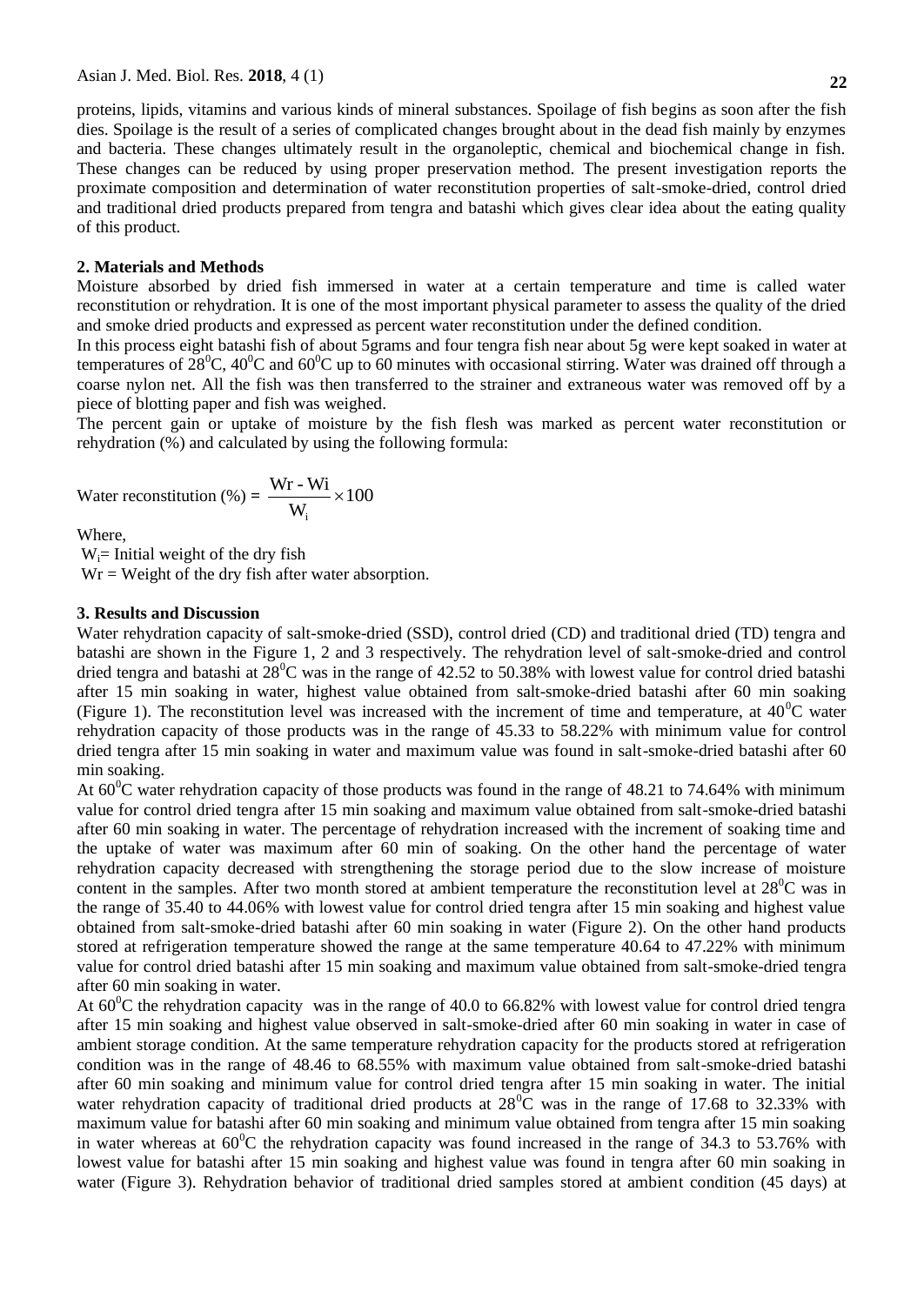#### Asian J. Med. Biol. Res. **2018**, 4 (1)

 $28^0$ C were decreased to the range of 13.63 to 28.65% with minimum value for batashi after 15 min soaking and maximum value obtained from tengra after 60 min soaking in water. These values slowly increased at  $60^{\circ}$ C in the range of 23.87 to 40.48%, the maximum value obtained from batashi after 60 min soaking and minimum value was found in tengra after 15 min soaking in water. It was also observed that the rehydration values of saltsmoke-dried fishes were significantly higher than those of traditional sun dried fishes when water reconstitution behavior was compared between the test samples. At low values, water uptake proceeds more quickly. In properly dried fish the water uptake is reported to complete in 3-15 minutes (Sikorski *et al*., 1995).



**Figure 1. Changing pattern of water rehydration of tengra and batashi in two treatments SSD and CD soaked for 15, 30, 45 and 60 minutes at ambient (28<sup>0</sup> ), 40<sup>0</sup>and 60<sup>0</sup>C temperature respectively for the products stored at ambient condition.**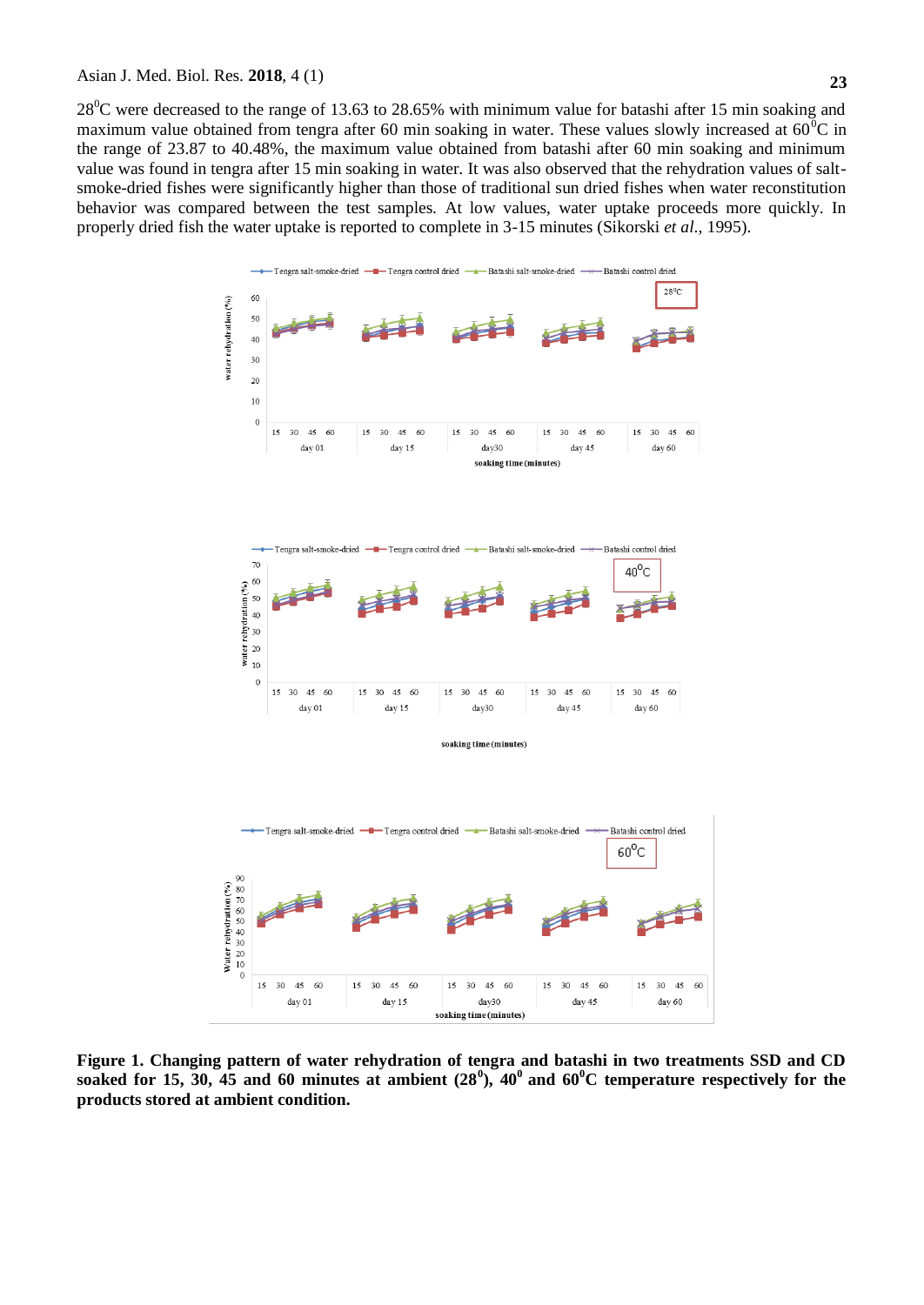

**Figure 2. Changing pattern of water rehydration of tengra and batashi in two treatments SSD and CD**  soaked for 15, 30, 45 and 60 minutes at ambient  $(28^0)$ , 40<sup>0</sup> and 60<sup>0</sup>C temperature respectively for the **products stored at refrigeration condition.**

The *C. straitus* and *L. rohita* exhibited an enormously rapid initial rate of rehydration. This is due to water being carried into the deep part of the piece by a porous structure which absorbed and retained sufficient water by capillary which is similar with the present study (Mansuer *et al*., 2013). With a tough and rubbery tissue water penetrates mostly to the centre of large pieces by diffusion through the protein of the fibre itself and the process is very slow (Connell, 1957). A similar study by Nurullah *et al*. (2006) observed the maximum reconstitution capacity of solar dried tengra, batashi and other small indigenous species was obtained at  $80^{\circ}$ C was in the range of 65.26 to 70.51% where the percentage of reconstitution increased with the increase of soaking time and reached maximum at the end of up to 60 min. Hasan *et al*. (2006) showed that the maximum reconstitution capacity in the range of 30.69 to 56.66%, 35.62 to 66.24 and 48.46 to 78.94% in the samples (mola, tengra and katchki) soaked after 60 min on solar tunnel drier at  $30^{\circ}$ C,  $40^{\circ}$ C and  $60^{\circ}$ C temperature, respectively which are more or less similar with the present study.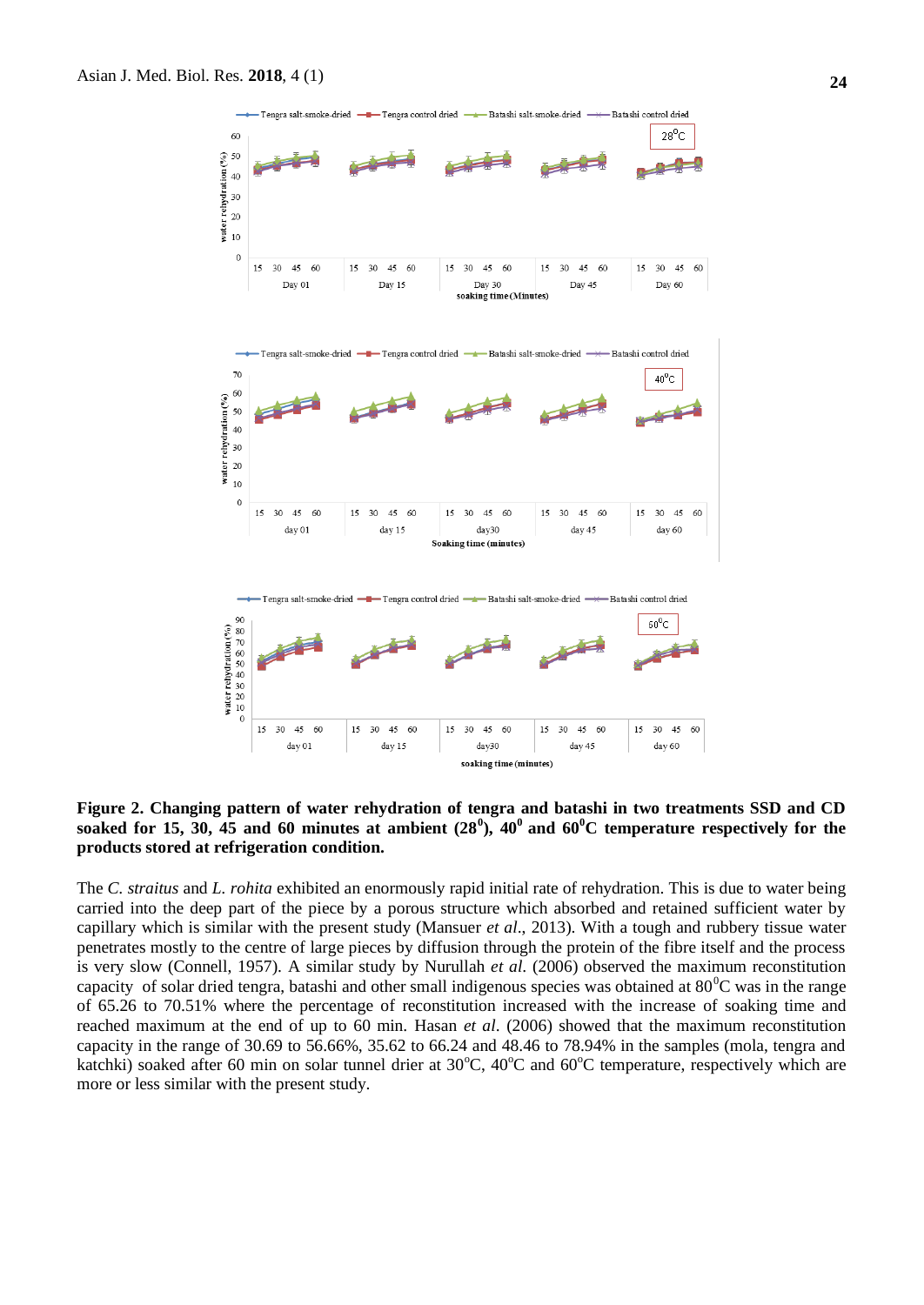

# **Figure 3. Changing pattern of water rehydration of traditional dried tengra and batashi soaked for 15, 30, 45 and 60 minutes at ambient (28<sup>0</sup> ), 40<sup>0</sup>and 60<sup>0</sup>C temperature respectively for the products stored at ambient condition**

# **4. Conclusions**

The present study showed the reconstitution behavior of freshwater small fishes; tengra and batashi, it also provides a possible application of salt-smoke-drying as an efficient drying for fish preservation. Considering the rehydration capacity, it can be stated that salt-smoke-dried (SSD) products were better quality compared to control dried (CD) and traditional dried (TD) products. Comparatively the quality of salt-smoke-dried fish at ambient temperature deteriorates quickly and it is recommended that further study be conducted on shelf-life using refrigeration temperature.

## **Conflict of interest**

None to declare.

## **References**

Asita AO, IA Campbell, 1990. Anti-microbial activity of smoke from different woods. Lett. Appl. Microbial., 10:93-95.